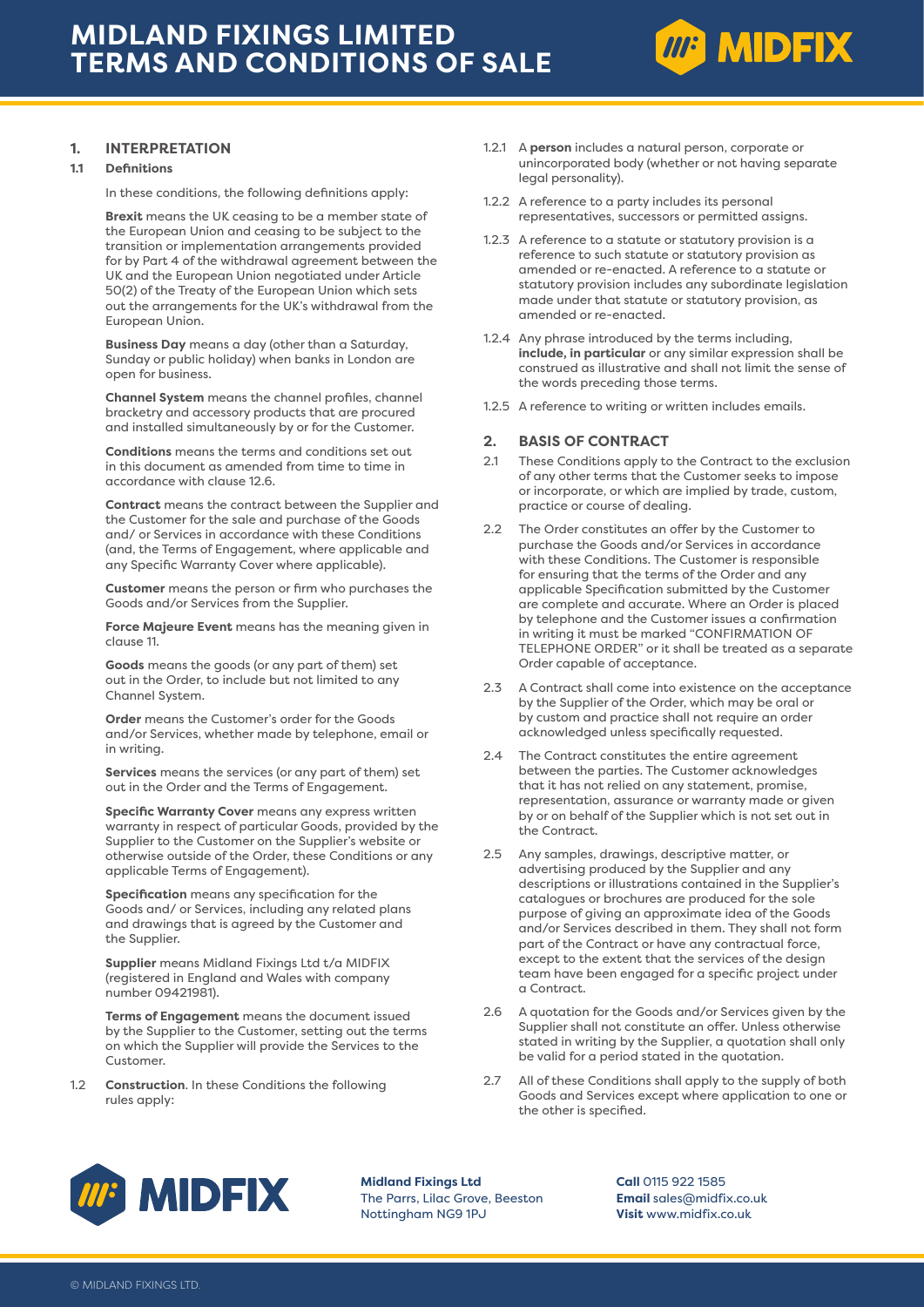

## **3. GOODS**

- 3.1 The Goods are described in the Supplier's catalogue and on the website as modified by any applicable Specification.
- 3.2 To the extent that the Goods are to be manufactured in accordance with a Specification supplied by the Customer, the Customer shall indemnify the Supplier against all liabilities, costs, expenses, damages and losses (including any direct, indirect or consequential losses, loss of profit, loss of reputation and all interest, penalties and legal and other professional costs and expenses) suffered or incurred by the Supplier in connection with any claim made against the Supplier for actual or alleged infringement of a third party's intellectual property rights arising out of or in connection with the Supplier's use of the Specification. This clause 3.2 shall survive the termination of the Contract.
- 3.3 The Supplier reserves the right to amend the specification of the Goods if required by any applicable statutory or regulatory requirements or any other reasonable reason.

## **4. DELIVERY**

- 4.1 Subject to clause 8.3, the Supplier shall deliver the Goods to the location set out in the Order or such other location as the parties may agree (Delivery Location) at any time after the Supplier notifies the Customer that the Goods are ready.
- 4.2 Any dates quoted for delivery of the Goods and/or Services are approximate only, and the time of delivery is not of the essence. The Supplier shall not be liable for any delay in delivery of the Goods that is caused by a Force Majeure Event, Brexit, the Customer's failure to provide the Supplier with adequate delivery instructions or any other instructions that are relevant to the supply of the Goods (including without limitation, any instructions relating to the requirement of booking-in for a delivery) or, the Customer failing to accept delivery on the date and time on which the Supplier attempts to make delivery. Redeliveries shall be made at the Customer's cost.
- 4.3 If the Supplier fails to deliver the Goods, its liability shall be limited to the costs and expenses incurred by the Customer in obtaining replacement goods of similar description and quality in the cheapest market available, less the price of the Goods. The Supplier shall have no liability for any failure to deliver the Goods to the extent that such failure is caused by a Force Majeure Event, Brexit, the Customer's failure to provide the Supplier with adequate delivery instructions or any other instructions that are relevant to the supply of the Goods (including without limitation, instructions relating to the booking-in for a delivery), or the Customer failing to accept delivery on the date and time upon which the Supplier attempts to make delivery. Redeliveries shall be made at the Customer's cost.
- 4.4 If the Customer fails to accept delivery of the Goods within 2 Business Days of the Supplier notifying the Customer that the Goods are ready, then, except where such failure or delay is caused by a Force Majeure Event, Brexit or the Supplier's failure to comply with its obligations under the Contract:
- 4.4.1 delivery of the Goods shall be deemed to have been completed at 9.00am on the second Business Day after the day on which the Supplier notified the Customer that the Goods were ready; and
- 4.4.2 the Supplier shall store the Goods until delivery takes place, and charge the Customer for all related costs and expenses (including insurance).
- 4.5 If 5 Business Days after the day on which the Supplier notified the Customer that the Goods were ready for delivery the Customer has not accepted delivery of them, the Supplier may resell or otherwise dispose of part or all of the Goods and, after deducting reasonable storage and selling costs, account to the Customer for any excess over the price of the Goods or charge the Customer for any shortfall below the price of the Goods.
- 4.6 The Customer accepts and acknowledges that where the Supplier provides Goods that are manufactured or sourced to meet a Specification provided by the Customer (including, without limitation, Goods that are cut to size to meet the

Customer's required lengths), then the Supplier shall be under no obligation to accept a return of those Goods (unless the Goods are defective, in which case the provisions of clause 5 shall apply).

- 4.7 The Supplier may deliver the Goods by instalments, which shall be invoiced and paid for separately. Each instalment shall constitute a separate Contract. Any delay in delivery or defect in an instalment shall not entitle the Customer to cancel any other instalment.
- 4.8 Any alleged defects in the Goods supplied or the quantity delivered shall only be entertained if the Customer informs the Supplier within 3 Business Days of receipt of the Goods. Failure to notify within this period of time shall mean the Customer has waived its right to bring a claim for defective Goods against the Supplier.
- 4.9 The Supplier shall not under any circumstance be responsible or otherwise held liable for the payment of any costs associated with exporting and/or importing the Goods to the Customer's chosen destination, including without limitation any import / export costs and tariffs. Furthermore, the Customer is fully and solely responsible for completing any paperwork and/ or documents and, obtaining the relevant licences and/ or consents to allow the importation of the Goods to its chosen jurisdiction.

## **5. QUALITY**

- 5.1 The Supplier warrants that on delivery, the Goods shall:
- 5.1.1 conform in all material respects with their description and any applicable Specification; and
- 5.1.2 be free from material defects in design, material and workmanship; and
- 5.1.3 be of satisfactory quality (within the meaning of the Sale of Goods Act 1979); and
- 5.1.4 be fit for any purpose held out by the Supplier.



**Midland Fixings Ltd** The Parrs, Lilac Grove, Beeston Nottingham NG9 1PJ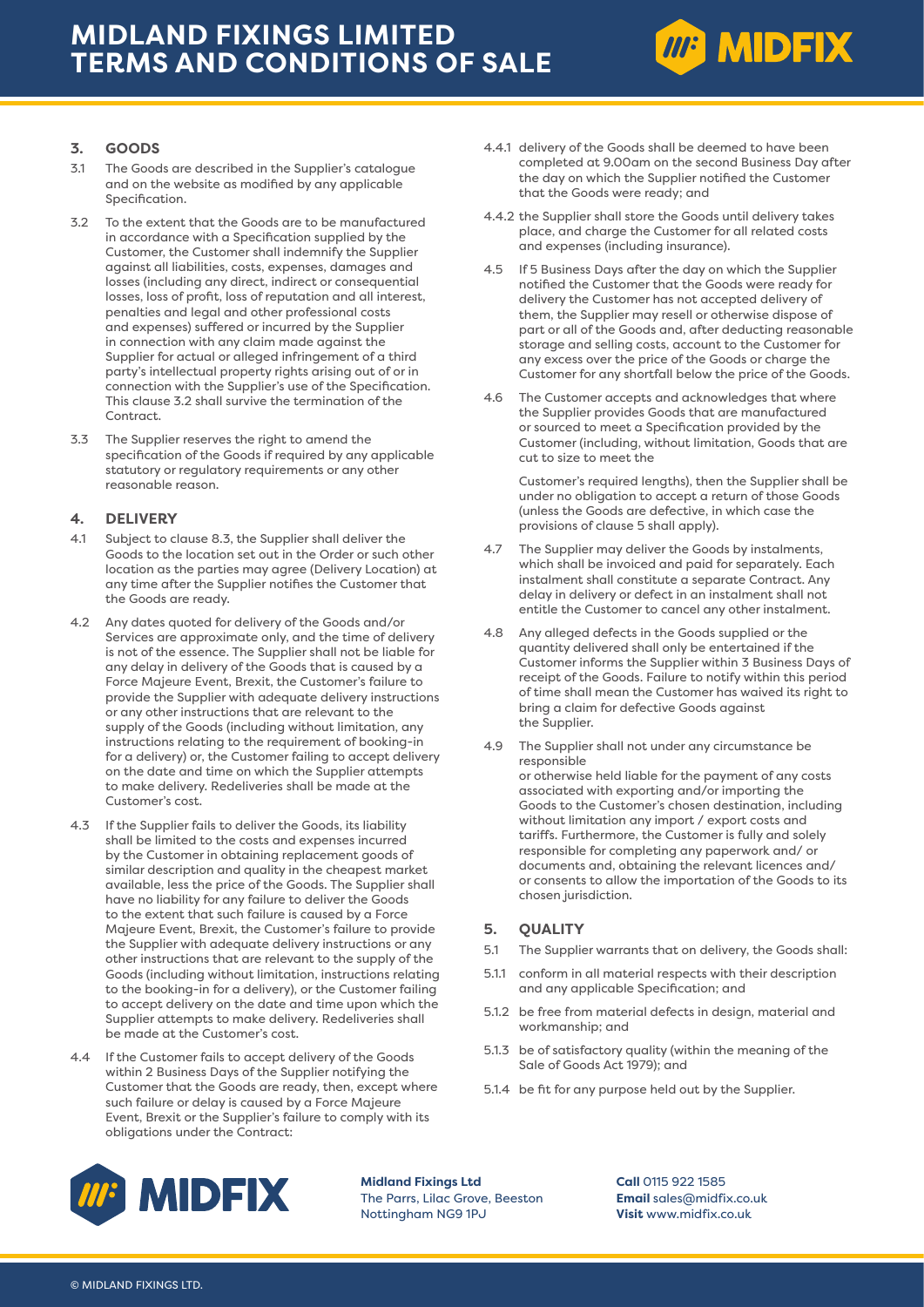

- 5.3 Subject to clause 5.4 and clause 5.5, the Supplier shall, at its option and as the only remedy: (i) repair or replace the defective component(s) of the Goods (or the Goods themselves), or (ii) refund the price of the defective component(s) of the Goods (or the Goods themselves) in full, if:
- 5.3.1 the Customer has fully paid the Supplier for the Goods and reasonable proof of purchase from the Supplier;
- 5.3.2 the Customer gives notice in writing to the Supplier within 5 Business Days of discovery (or the date on discovery ought to have been made) that some or all of the Goods do not comply with the warranty set out in Clause 5.1 or, where applicable, the Specific Warranty Cover;
- 5.3.3 the Supplier is given a reasonable opportunity of examining such Goods or otherwise verifying the warranty claim's validity (and as part of such examination or verification the Customer promptly provides at its own cost such information, documentation, evidence and answers to queries as the Supplier reasonably requests); and
- 5.3.4 the Customer (if asked to do so by the Supplier) returns such Goods to the Supplier's place of business at the Customer's cost.
- 5.4 The Supplier shall not be liable for Goods' failure to comply with the warranty set out in clause 5.1 or any applicable Specific Warranty Cover to the extent that the defect or liability arises or is contributed to or made worse by:
- 5.4.1 the Customer making any further use of such Goods after giving notice in accordance with clause 5.3;
- 5.4.2 the Customer failing to follow the Supplier's oral or written instruction, guidance or training as to the design, selection commissioning, storage, installation, use and maintenance (or other handling) of the Goods or (if there are none) good trade practice regarding the same;
- 5.4.3 the Customer uses an installer or maintenance provider (as applicable) that is not trained or authorised by the Supplier to install or maintain/repair its Goods (it being the Customer's responsibility to verify the installer's or maintenance provider's status with the Supplier before purchase of the Goods and/or their installation, maintenance or repair);
- 5.4.4 the Supplier following any drawing, design or Specification supplied by the Customer (it being accepted by the Customer that it is the Customer's responsibility to ensure that any design or specification that it provides to the Supplier is fit for purpose and within the Supplier's published ratings and technical information for the Goods);
- 5.4.5 the Customer's particular application of the Goods falls outside the range of applications that the Goods are intended by the Supplier as per its published ratings and technical information for such Goods;

5.4.6 the Customer alters or repairs such Goods (and/or components, fixings, adhesives or other materials in each case not supplied by the Supplier are used to install, augment or adapt the Goods) without the written consent of the Supplier;

**MP MIDFIX** 

- 5.4.7 fair wear and tear, wilful acts or omissions, negligence, or abnormal storage or working conditions;
- 5.4.8 the Goods differ from their description or Specification as a result of changes made to ensure they comply with applicable statutory or regulatory requirements or
- 5.4.9 any combination of any of the above applies
- 5.5 The Supplier shall not be liable for Goods' failure to comply with the warranty set out in clause 5.1 or any applicable Specific Warranty Cover to the extent that the liability is otherwise excluded or limited under these Conditions or the applicable Terms of Engagement.
- 5.6 Costs of (or associated with) uninstalling and reinstalling the faulty components of Goods or the Goods from other equipment or infrastructure are excluded from the warranty under clause 5.1 or any Specific Warranty Cover.
- 5.7 Except as provided in this clause 5, the Supplier shall have no liability to the Customer in respect of the Goods' failure to comply with the warranty set out in clause 5.1
- 5.8 The terms implied by sections 13 to 15 of the Sale of Goods Act 1979 are, to the fullest extent permitted by law, excluded from the Contract.
- 5.9 These Conditions shall apply to any repaired or replacement Goods supplied by the Supplier.
- 5.10 Where the Supplier agrees to accept the return of any Goods that are not in breach of this clause, then they shall be entitled to charge the Customer a reasonable handling charge (of up to 25% of the price of Goods returned) and any charge imposed by any third party for the return of the Goods.

#### **6. TITLE AND RISK**

- 6.1 The risk in the Goods shall pass to the Customer on completion of delivery.
- 6.2 Title to the Goods shall not pass to the Customer until the earlier of:
- 6.2.1 the Supplier receives payment in full (in cash or cleared funds) for the Goods and any other goods that the Supplier has supplied to the Customer in respect of which payment has become due, in which case title to the Goods shall pass at the time of payment of all such sums; and
- 6.2.2 the Customer resells the Goods, in which case title to the Goods shall pass to the Customer at the time specified in clause 6.4.
- 6.3 Until title to the Goods has passed to the Customer, the Customer shall:
- 6.3.1 store the Goods separately from all other goods held by the Customer so that they remain readily identifiable as the Supplier's property;



**Midland Fixings Ltd** The Parrs, Lilac Grove, Beeston Nottingham NG9 1PJ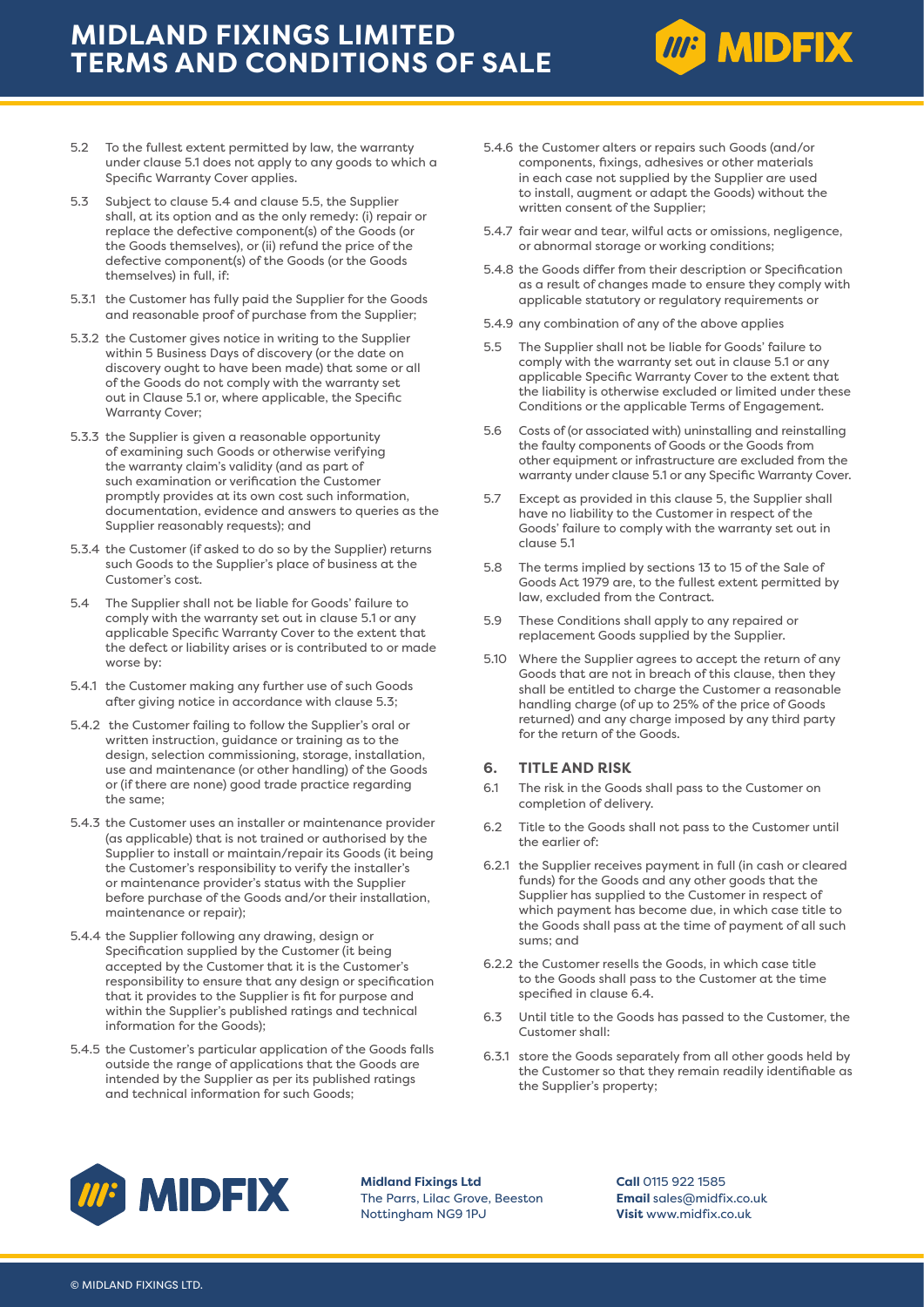

- 6.3.2 not remove, deface or obscure any identifying mark or packaging on or relating to the Goods;
- 6.3.3 maintain the Goods in satisfactory condition and keep them insured against all risks for their full price from the date of delivery;
- 6.3.4 notify the Supplier immediately if it becomes subject to any of the events listed in clause 9.2; and
- 6.3.5 give the Supplier such information relating to the Goods as the Supplier may require from time to time.
- 6.4 Subject to clause 6.5, the Customer may resell or use the Goods in the ordinary course of its business (but not otherwise) before the Supplier receives payment for the Goods. However, if the Customer resells the Goods before that time:
- 6.4.1 it does so as principal and not as the Supplier's agent; and
- 6.4.2 title to the Goods shall pass from the Supplier to the Customer immediately before the time at which resale by the Customer occurs.
- 6.5 If before title to the Goods passes to the Customer the Customer becomes subject to any of the events listed in clause 9.2, then, without limiting any other right or remedy the Supplier may have:
- 6.5.1 the Customer's right to resell the Goods or use them in the ordinary course of its business ceases immediately; and
- 6.5.2 the Supplier may at any time:
- a. require the Customer to deliver up all Goods in its possession which have not been resold or irrevocably incorporated into another product; and
- b. if the Customer fails to do so promptly, enter any premises of the Customer or of any third party where the Goods are stored in order to recover them.

### **7. SERVICES AND CUSTOMER OBLIGATIONS**

- 7.1 Where the Supplier issues the Customer with Terms of Engagement, the provisions contained in the Terms of Engagement shall take precedence over the terms contained in these Conditions, to the extent that there is a conflict between the two.
- 7.2 The Supplier shall supply the Services to the Customer in accordance with the Specification and the Terms of Engagement in all material respects.
- 7.2 The Supplier shall use all reasonable endeavours to meet any performance dates for the Services specified in the Order but any such dates shall be estimates only and time shall not be of the essence for the performance of the Services.
- 7.3 The Supplier reserves the right to amend the Specification if necessary to comply with any applicable law or regulatory requirement, or if the amendment will not materially affect the nature or quality of the Services, and the Supplier shall notify the Customer in any such event.
- 7.4 The Supplier warrants to the Customer that the Services will be provided using reasonable care and skill.
- 7.5 The Customer shall:
- (a) ensure that the terms of the Order and any information it provides in the Specification are complete and accurate;
- (b) co-operate with the Supplier in all matters relating to the Services;
- (c) provide the Supplier, its employees, agents, consultants and subcontractors, with access to the Customer's premises, office accommodation and other facilities as reasonably required by the Supplier to provide the Services;
- (d) provide the Supplier with such information and materials as the Supplier may reasonably require in order to supply the Services, and ensure that such information is complete and accurate in all material respects;
- (e) obtain and maintain all necessary licences, permissions and consents which may be required for the Services before the date on which the Services are to start;
- (f) comply with all applicable laws, including health and safety laws;
- (g) comply with any additional obligations as set out in the Terms of Engagement.
- 7.6 If the Supplier's performance of any of its obligations under the Contract is prevented or delayed by any act or omission by the Customer or failure by the Customer to perform any relevant obligation (Customer Default):
- (a) without limiting or affecting any other right or remedy available to it, the Supplier shall have the right to suspend performance of the Services until the Customer remedies the Customer Default, and to rely on the Customer Default to relieve it from the performance of any of its obligations in each case to the extent the Customer Default prevents or delays the Supplier's performance of any of its obligations;
- (b) the Supplier shall not be liable for any costs or losses sustained or incurred by the Customer arising directly or indirectly from the Supplier's failure or delay to perform any of its obligations as set out in this clause 7.6; and
- (c) the Customer shall reimburse the Supplier on written demand for any costs or losses sustained or incurred by the Supplier arising directly or indirectly from the Customer Default.

#### **8. PRICE AND PAYMENT**

- 8.1 The price of the Goods shall be the price set out in the Order. The charges for the Services shall be the price quoted by the Supplier and set out in the Order.
- 8.2 The Supplier reserves the right to amend its pricing for the Services in accordance with the terms set out in the Terms of Engagement. The Supplier may, by giving notice to the Customer at any time up to 2 Business Days before delivery, increase the price of the Goods to reflect any increase in the cost of the Goods that is due to:
- 8.2.1 any factor beyond the Supplier's control (including without limitation, Brexit, foreign exchange fluctuations, increases in taxes and duties, and increases in labour, materials and other manufacturing costs);



**Midland Fixings Ltd** The Parrs, Lilac Grove, Beeston Nottingham NG9 1PJ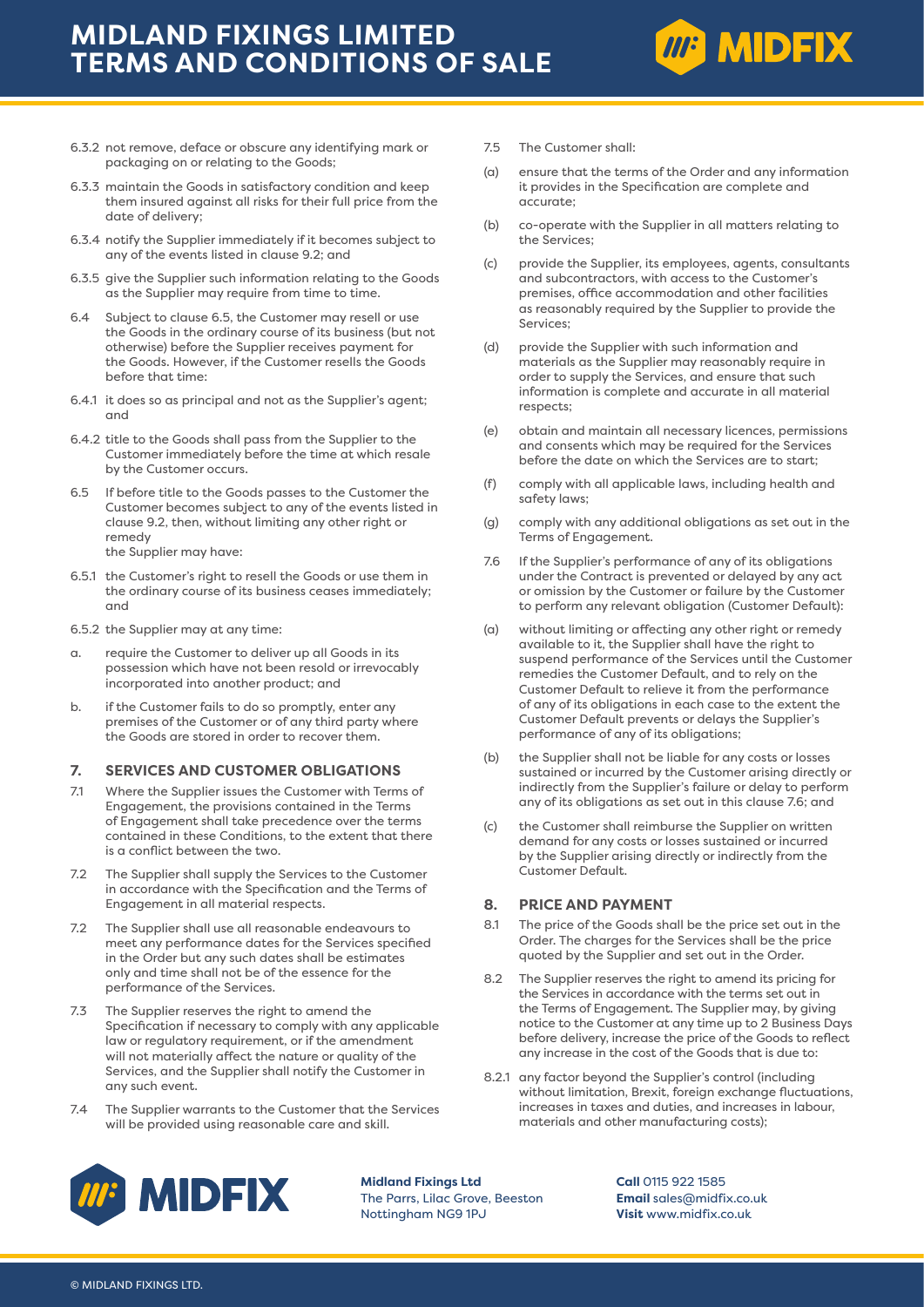

- 8.2.3 any delay caused by any instructions of the Customer or failure of the Customer to give the Supplier adequate or accurate information or instructions.
- 8.3 The price of goods is exclusive of the costs of transport of the goods which shall be invoiced to the customer.
- 8.4 The price of the Goods and Services is exclusive of amounts in respect of value added tax (VAT). The Customer shall, on receipt of a valid VAT invoice from the Supplier, pay to the Supplier such additional amounts in respect of VAT as are chargeable on the supply of the Goods and/or Services.
- 8.5 Unless the Supplier expressly states otherwise in writing, the Supplier may invoice the Customer for the Goods on or at any time after the completion of delivery (or part-delivery). The Supplier will invoice the Customer for the Services in accordance with the invoicing terms set out in the Supplier's quote and the Order.
- 8.6 Any complaint of an error or discrepancy in an invoice must be made by the Customer to the Supplier within 7 Business Days of the date of the invoice in writing. Complaints of this nature not made within this period will not be valid.
- 8.7 The Customer shall pay the invoice in full and in cleared funds within 30 days from the end of the month in which the Supplier issues its invoice, or in accordance with any credit terms agreed in writing between the Supplier and the Customer. Payment shall be to the bank account nominated in writing by the Supplier or, via cheque, credit or debit card. Time of payment is of the essence.
- 8.8 If the Customer fails to make any payment due to the Supplier under the Contract by the due date for payment, then the Customer shall pay interest on the overdue amount at the greater of 8% and the rate of 4% per annum above Lloyds Bank Plc base rate from time to time. Such interest shall accrue on a daily basis from the due date until actual payment of the overdue amount, whether before or after judgment. The Customer shall pay the interest together with the overdue amount. In addition the Supplier shall be able to make a reasonable charge to cover the administration costs of the Supplier.
- 8.9 The Customer shall pay all amounts due under the Contract in full without any set-off, counterclaim, deduction or withholding (except for any deduction or withholding required by law). The Supplier may at any time, without limiting any other rights or remedies it may have, set off any amount owing to it by the Customer against any amount payable by the Supplier to the Customer.

### **9. TERMINATION AND SUSPENSION**

9.1 Without affecting any other right or remedy available to it, the Supplier may terminate the Contract with immediate effect if any of the relevant events listed in clause 9.2 occur.

9.2 For the purposes of clause 9.1, the relevant events are:

**MP MIDFIX** 

- 9.2.1 the Customer suspends, or threatens to suspend, payment of its debts or is unable to pay its debts as they fall due or admits inability to pay its debts, or (being a company or limited liability partnership) is deemed unable to pay its debts within the meaning of section 123 of the Insolvency Act 1986, or (being an individual) is deemed either unable to pay its debts or as having no reasonable prospect of doing so, in either case, within the meaning of section 268 of the Insolvency Act 1986, or (being a partnership) has any partner to whom any of the foregoing apply;
- 9.2.2 the Customer commences negotiations with all or any class of its creditors with a view to rescheduling any of its debts, or makes a proposal for or enter into any compromise or arrangement with its creditors;
- 9.2.3 (being a company) a petition is filed, a notice is given, a resolution is passed, or an order is made, for or in connection with the winding up of the Customer, other than for the sole purpose of a scheme for a solvent amalgamation of the Customer with one or more other companies or the solvent reconstruction of the Customer;
- 9.2.4 (being a company) an application is made to court, or an order is made, for the appointment of an administrator or if a notice of intention to appoint an administrator is given or if an administrator is appointed over the Customer;
- 9.2.5 (being a company) the holder of a qualifying floating charge over the Customer's assets has become entitled to appoint or has appointed an administrative receiver;
- 9.2.6 a person becomes entitled to appoint a receiver over the Customer's assets or a receiver is appointed over the Customer's assets;
- 9.2.7 (being an individual) the Customer is the subject of a bankruptcy petition or order or county court judgment;
- 9.2.8 a creditor or encumbrancer of the Customer attaches or takes possession of, or a distress, execution, sequestration or other such process is levied or enforced on or sued against, the whole or any part of its assets and such attachment or process is not discharged within 14 days:
- 9.2.9 any event occurs, or proceeding is taken, with respect to the Customer in any jurisdiction to which it is subject that has an effect equivalent or similar to any of the events mentioned in clause 9.2.1 to clause 9.2.6 (inclusive);
- 9.2.10the Customer suspends, threatens to suspend, ceases or threatens to cease to carry on all or a substantial part of its business;
- 9.2.11 the Customer's financial position deteriorates to such an extent that in the Supplier's opinion the Customer's capability to adequately fulfil its obligations under the Contract has been placed in jeopardy; and
- 9.2.12 (being an individual) the Customer dies or, by reason of illness or incapacity (whether mental or physical), is incapable of managing his or her own affairs or becomes a patient under any mental health legislation.



**Midland Fixings Ltd** The Parrs, Lilac Grove, Beeston Nottingham NG9 1PJ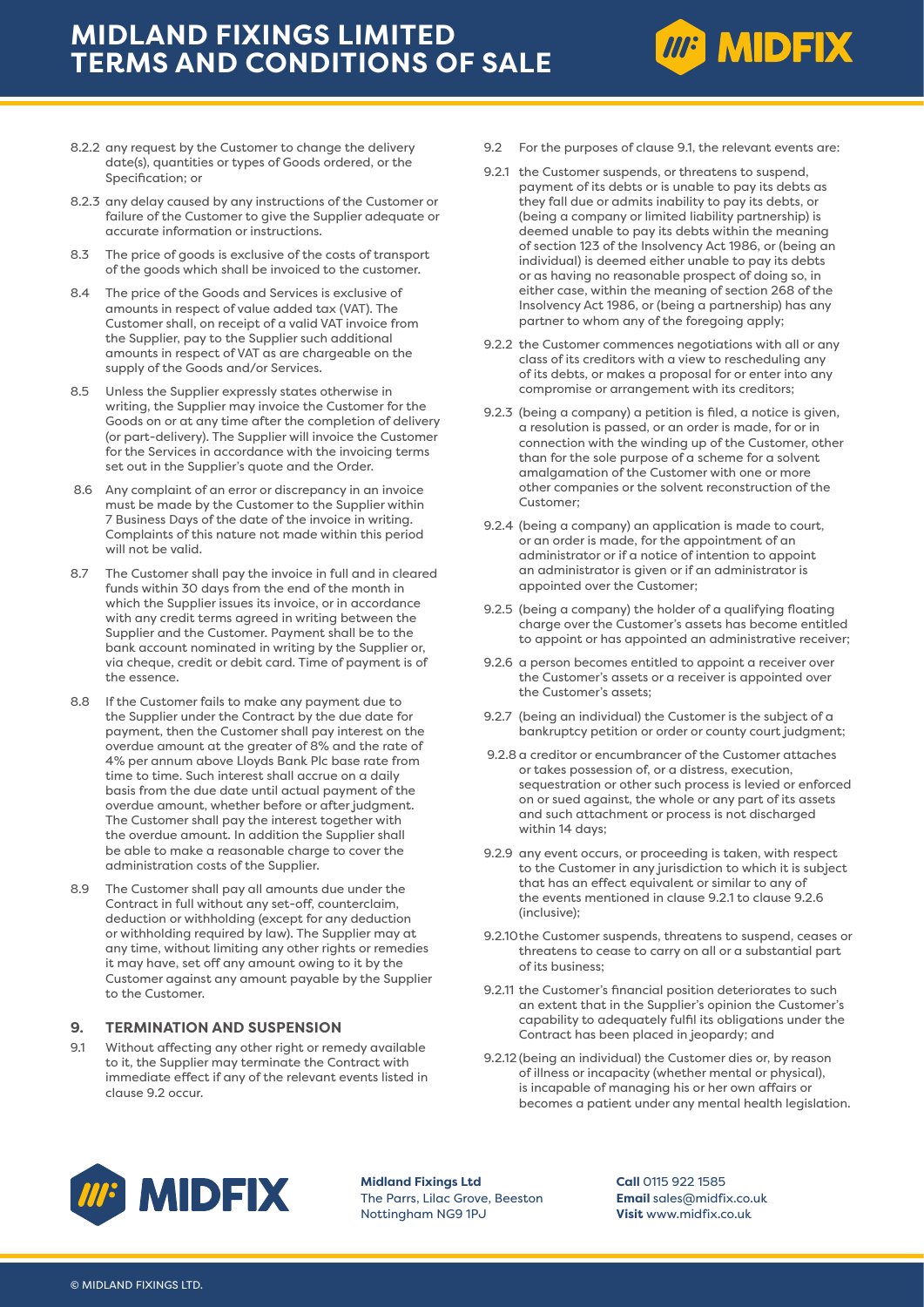

- 9.4 On termination of the Contract for any reason the Customer shall immediately pay to the Supplier all of the Supplier's outstanding unpaid invoices and interest.
- 9.5 Termination of the Contract, however arising, shall not affect any of the parties' rights, remedies, obligations and liabilities that have accrued as at termination.
- 9.6 Clauses which expressly or by implication survive termination of the Contract shall continue in full force and effect.

### **10. LIMITATION OF LIABILITY**

- 10.1 Nothing in these Conditions shall limit or exclude the Supplier's liability for:
- 10.1.1 death or personal injury caused by its negligence, or the negligence of its employees, agents or subcontractors (as applicable);
- 10.1.2 fraud or fraudulent misrepresentation;
- 10.1.3 breach of the terms implied by section 12 of the Sale of Goods Act 1979;
- 10.1.4 defective products under the Consumer Protection Act 1987; or
- 10.1.5 any matter in respect of which it would be unlawful for the Supplier to exclude or restrict liability.
- 10.2 Subject to clause 10.1:
- 10.2.1 the Supplier shall under no circumstances whatever be liable to the Customer whether in contract, tort (including negligence), breach of statutory duty, or otherwise, for any loss of profit, or any indirect or consequential loss arising under or in connection with the Contract; and
- 10.2.2the Supplier's total liability to the Customer in respect of all other losses arising under or in connection with the Contract, whether in contract, tort, (including negligence), breach of statutory duty, or otherwise, shall in no circumstance exceed 400% of the total price payable under the Contract in respect of the Goods and/or Services (as the case may be)

## **11. FORCE MAJEURE**

11.1 Neither party shall be liable for any failure or delay in performing its obligations under the Contract to the extent that such failure or delay is caused by a Force Majeure Event.

11.2 A **Force Majeure Event** means any event beyond a party's reasonable control, which by its nature could not have been foreseen, or, if it could have been foreseen, was unavoidable, including without limitation, strikes, lock-outs or other industrial disputes (whether involving its own workforce or a third party's), failure of energy sources or transport network, acts of God, war, terrorism, riot, civil commotion, interference by civil or military authorities, national or international calamity, armed conflict, malicious damage, breakdown of plant or machinery, nuclear, chemical or biological contamination, sonic boom, explosions, collapse of building structures, fires, floods, storms, earthquakes, loss at sea, epidemics, pandemics or similar events, natural disasters or extreme weather conditions, Goods held up at port of entry, or default of suppliers or subcontractors.

**MP MIDFIX** 

11.3 If the period of delay or non-performance continues for 6 weeks, the party not affected may terminate the Contract by giving 14 days' written notice to the affected party.

### **12. GENERAL**

#### **12.1 Assignment and other dealings.**

- 12.1.1 The Supplier may at any time assign, transfer, mortgage, charge, subcontract or deal in any other manner with all or any of its rights or obligations under the Contract.
- 12.1.2 The Customer may not assign, transfer, mortgage, charge, subcontract, declare a trust over or deal in any other manner with any or all of its rights or obligations under the Contract without the prior written consent of the Supplier.

#### **12.2 Notices.**

- 12.2.1 Any notice or other communication given to a party under or in connection with the Contract shall be in writing, addressed to that party at its registered office (if it is a company) or its principal place of business (in any other case) or such other address as that party may have specified to the other party in writing in accordance with this clause, and shall be delivered personally, sent by pre-paid first class post or other next working day delivery service, commercial courier or email.
- 12.2.2A notice or other communication shall be deemed to have been received: if delivered personally, when left at the address referred to in clause 12.2.1; if sent by pre-paid first class post or other next working day delivery service, at 9:00am on the second Business Day after posting; if delivered by commercial courier, on the date and at the time that the courier's delivery receipt is signed; or, if sent by email, one Business Day after transmission.
- 12.2.3The provisions of this clause shall not apply to the service of any proceedings or other documents in any legal action.

### **12.3 Severance.**

12.3.1 If any provision or part-provision of the Contract is or becomes invalid, illegal or unenforceable, it shall be deemed modified to the minimum extent



**Midland Fixings Ltd** The Parrs, Lilac Grove, Beeston Nottingham NG9 1PJ